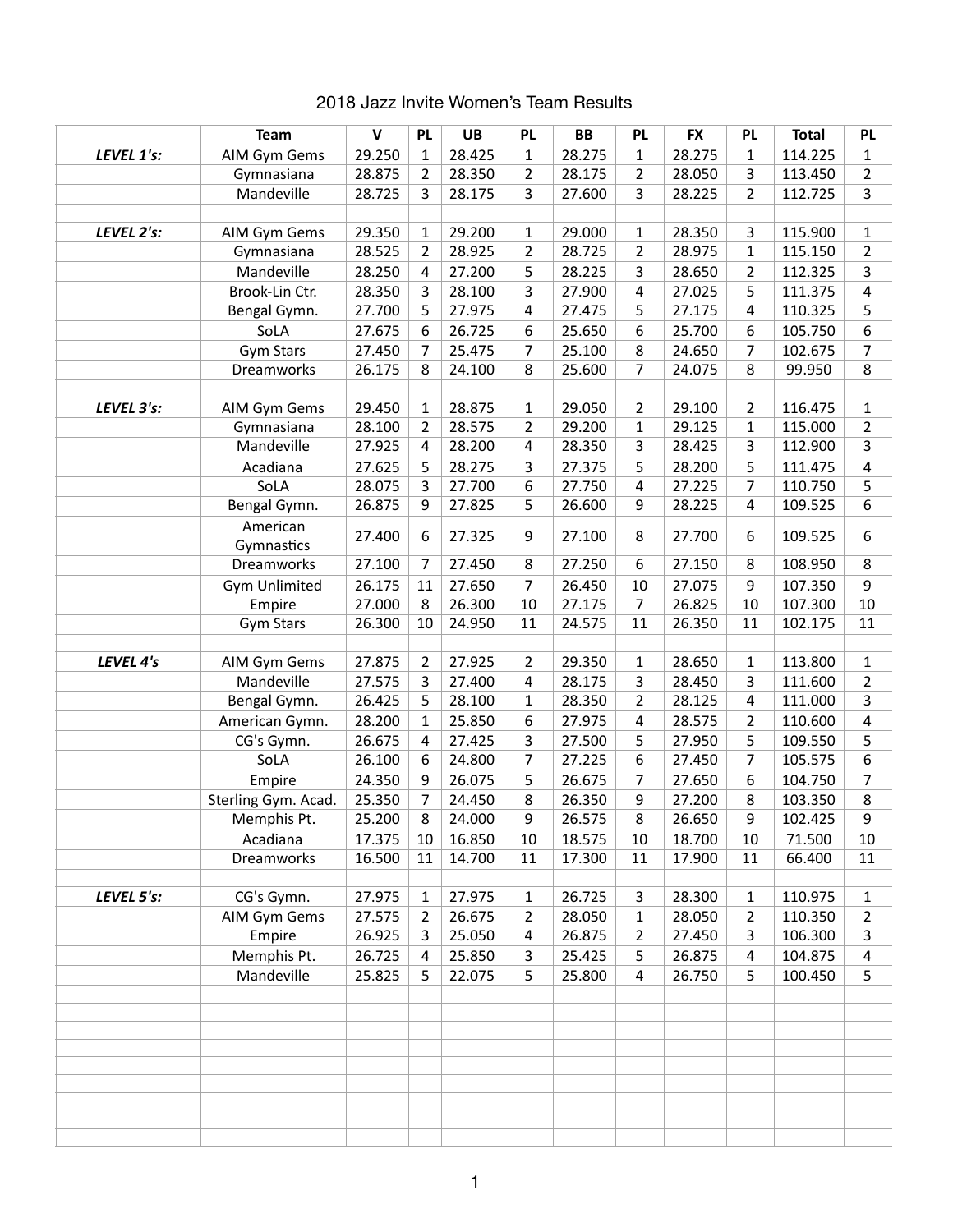|                    | <b>Team</b>            | $\mathbf{V}$ | <b>PL</b>      | <b>UB</b> | <b>PL</b>        | <b>BB</b> | <b>PL</b>      | <b>FX</b> | <b>PL</b>      | <b>Total</b> | <b>PL</b>        |
|--------------------|------------------------|--------------|----------------|-----------|------------------|-----------|----------------|-----------|----------------|--------------|------------------|
| LEVEL 6's:         | American Gymn.         | 28.225       | $\overline{2}$ | 27.425    | 3                | 27.700    | $\overline{2}$ | 28.875    | 1              | 112.225      | $\mathbf{1}$     |
|                    | Acadiana               | 28.400       | 1              | 28.000    | $\mathbf 1$      | 27.175    | 3              | 28.400    | $\overline{2}$ | 111.975      | $\mathbf 2$      |
|                    | Bengal Gymn.           | 27.950       | 3              | 27.675    | $\overline{2}$   | 27.800    | $\mathbf{1}$   | 28.300    | 3              | 111.725      | $\overline{3}$   |
|                    | Extreme                | 27.725       | 4              | 25.950    | $\overline{7}$   | 27.075    | 4              | 27.550    | 4              | 108.300      | $\overline{4}$   |
|                    | <b>Buckhead</b>        | 26.275       | 6              | 26.650    | 6                | 26.325    | 5              | 27.075    | 6              | 106.325      | 5                |
|                    | Memphis Pt.            | 26.125       | 7              | 27.175    | 4                | 26.050    | $\overline{7}$ | 26.925    | 8              | 106.275      | 6                |
|                    | <b>MS Rebounders</b>   | 26.300       | 5              | 27.150    | 5                | 25.700    | 8              | 27.075    | 6              | 106.225      | $\overline{7}$   |
|                    | Nasser Gymn.           | 24.975       | 9              | 25.575    | 8                | 26.125    | 6              | 27.425    | 5              | 104.100      | 8                |
|                    | Sterling Gym. Acad.    | 26.025       | 8              | 25.325    | 9                | 25.650    | 9              | 26.725    | 9              | 103.725      | 9                |
|                    |                        |              |                |           |                  |           |                |           |                |              |                  |
| LEVEL 7's:         | Wildfire Gymn.         | 29.475       | 1              | 28.700    | $\mathbf{1}$     | 28.825    | 1              | 29.175    | 1              | 116.175      | $\mathbf{1}$     |
|                    | Olympica               | 29.200       | 2              | 27.075    | 8                | 27.600    | 3              | 28.200    | $\overline{2}$ | 112.075      | $\overline{2}$   |
|                    | American Gymn.         | 28.000       | 5              | 27.400    | 6                | 28.325    | $\overline{2}$ | 27.750    | $\overline{4}$ | 111.475      | 3                |
|                    | Extreme                | 28.975       | 3              | 27.500    | 5                | 26.900    | 4              | 27.950    | 3              | 111.325      | $\overline{4}$   |
|                    | Bengal Gymn.           | 27.975       | 6              | 27.675    | 3                | 26.875    | 5              | 27.650    | 6              | 110.175      | 5                |
|                    | <b>Gold Medal</b>      | 27.550       | 7              | 28.450    | $\overline{2}$   | 26.750    | 6              | 26.775    | 8              | 109.525      | 6                |
|                    | <b>MS Rebounders</b>   | 27.425       | 9              | 27.525    | 4                | 25.975    | 7              | 26.825    | 7              | 107.750      | $\overline{7}$   |
|                    | Geist Sp. Acad.        | 27.525       | 8              | 25.825    | $\boldsymbol{9}$ | 24.650    | 8              | 27.700    | 5              | 105.700      | 8                |
|                    | <b>Buckhead</b>        | 28.275       | 4              | 27.100    | $\overline{7}$   | 22.550    | 10             | 26.625    | 10             | 104.550      | 9                |
|                    | Multnomah Ath.<br>Club | 26.750       | 10             | 23.650    | 10               | 24.150    | 9              | 26.650    | 9              | 101.200      | 10               |
|                    | Acadiana               | 18.650       | 12             | 19.400    | 11               | 18.200    | 11             | 18.725    | 12             | 74.975       | 11               |
|                    | North Shore            | 19.075       | 11             | 18.275    | 12               | 17.675    | 12             | 18.800    | 11             | 73.825       | 12               |
|                    |                        |              |                |           |                  |           |                |           |                |              |                  |
| LEVEL 8's:         | Olympica               | 27.150       | 4              | 27.825    | $\overline{2}$   | 28.275    | $\mathbf{1}$   | 28.350    | 3              | 111.600      | $\mathbf 1$      |
|                    | North Shore            | 27.300       | 2              | 27.875    | $\mathbf{1}$     | 27.950    | 4              | 28.300    | 4              | 111.425      | $\overline{2}$   |
|                    | Frederick              | 27.450       | 1              | 27.100    | 5                | 28.075    | 3              | 28.650    | $\overline{2}$ | 111.275      | 3                |
|                    | Gymnasiana             | 26.400       | 5              | 27.225    | 4                | 28.175    | $\overline{2}$ | 27.575    | $\overline{7}$ | 109.375      | $\overline{4}$   |
|                    | Multnomah Ath.<br>Club | 26.200       | 6              | 27.450    | 3                | 27.150    | 6              | 27.825    | 5              | 108.625      | 5                |
|                    | Gymn. NW               | 25.550       | 8              | 26.200    | 6                | 25.175    | 9              | 28.725    | 1              | 105.650      | 6                |
|                    | Geist Sp. Acad.        | 27.225       | 3              | 24.100    | 8                | 26.600    | $\overline{7}$ | 27.575    | 7              | 105.500      | $\overline{7}$   |
|                    | <b>Gold Medal</b>      | 25.025       | 9              | 17.450    | 9                | 27.900    | 5              | 27.725    | 6              | 98.100       | 8                |
|                    | Memphis Pt.            | 24.500       | 10             | 17.200    | 11               | 25.300    | 8              | 24.675    | 9              | 91.675       | 9                |
|                    | American Gymn.         | 25.625       | 7              | 26.000    | 7                | 18.575    | 11             | 19.150    | 10             | 89.350       | 10               |
|                    | Acadiana               | 18.150       | 11             | 16.950    | 13               | 17.825    | 12             | 18.450    | 11             | 71.375       | 11               |
|                    | Bengal Gymn.           | 16.550       | 12             | 17.025    | 12               | 19.175    | 10             | 18.450    | 11             | 71.200       | 12               |
|                    | <b>Buckhead</b>        | 8.350        | 13             | 17.425    | 10               | 15.900    | 13             | 18.450    | 11             | 60.125       | 13               |
|                    |                        |              |                |           |                  |           |                |           |                |              |                  |
| LEVEL 9's:         | Gymn. NW               | 24.925       | 3              | 27.150    | $\mathbf{1}$     | 26.100    | 3              | 26.575    | 3              | 104.750      | $\mathbf{1}$     |
|                    | <b>Team Attraction</b> | 26.200       | 1              | 23.500    | 3                | 27.900    | 2              | 27.125    | 2              | 104.725      | $\overline{2}$   |
|                    | Frederick              | 18.225       | 4              | 25.500    | 2                | 23.700    | 4              | 26.475    | 4              | 93.900       | 3                |
|                    | <b>MS Rebounders</b>   | 25.675       | 2              | 20.100    | 4                | 17.450    | 5              | 26.200    | 5              | 89.425       | 4                |
|                    | Wildfire Gymn.         | 9.050        | 7              | 18.475    | 5                | 27.950    | 1              | 28.275    | 1              | 83.750       | 5                |
|                    | <b>Buckhead</b>        | 17.000       | 5.             | 15.450    | 6                | 16.300    | 6              | 16.725    | 6              | 65.475       | 6                |
|                    | Gymnasiana             | 9.175        | 6              | 9.250     | 7                | 8.375     | $\overline{7}$ | 8.900     | $\overline{7}$ | 35.700       | $\overline{7}$   |
| <b>LEVEL 10's:</b> | Wildfire Gymn.         | 29.200       | 1              | 28.725    | $\mathbf{1}$     | 28.525    | $\overline{2}$ | 29.050    | 1              | 115.500      | 1                |
|                    | Frederick              | 28.400       | 2              | 28.125    | $\overline{2}$   | 28.625    | 1              | 28.250    | 2              | 113.400      | 2                |
|                    | North Shore            | 28.125       | 3              | 27.625    | 3                | 28.025    | 3              | 28.025    | 3              | 111.800      | 3                |
|                    | <b>Team Attraction</b> | 27.125       | 4              | 16.100    | 4                | 27.175    | 4              | 25.775    | 4              | 96.175       | 4                |
|                    | Olympica               | 17.775       | 5              | 7.600     | 6                | 16.450    | 5              | 16.350    | 5              | 58.175       | 5                |
|                    | New Heights            | 9.050        | 6              | 9.050     | 5                | 8.025     | 6              | 9.225     | 6              | 35.350       | $\boldsymbol{6}$ |
|                    |                        |              |                |           |                  |           |                |           |                |              |                  |